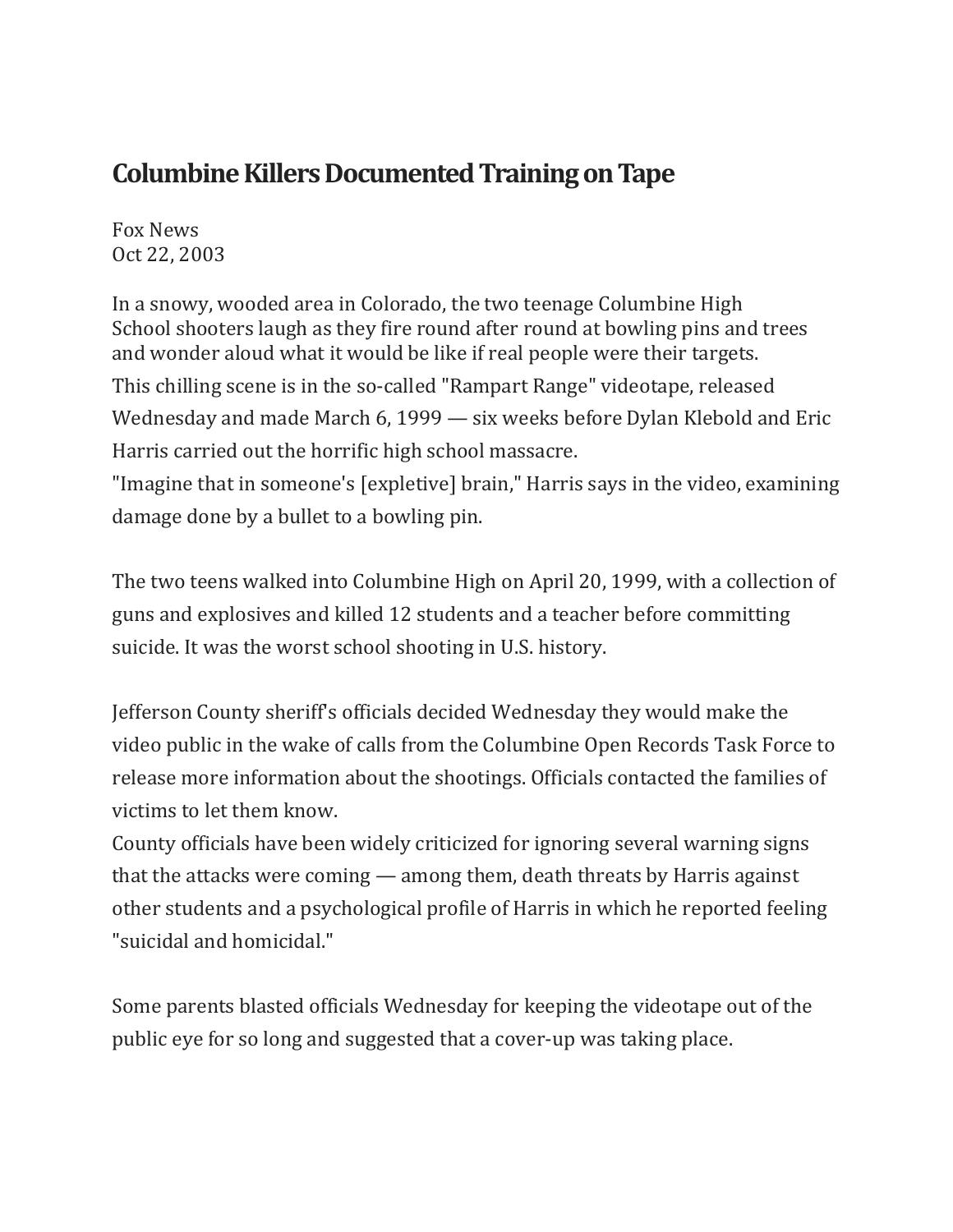"Why would they not want this information public? Why wouldn't they want to help school systems and police all over the country?" asked Randy Brown, the father of a student who was at Columbine during the rampage.

Brown -- who is on the Open Records Task Force -- told Fox News that he believes Klebold's and Harris' parents, the school and law enforcement were all trying to conceal information.

Judy Brown, Randy Brown's wife, said other tapes existed, including a voice recording that allegedly has both Klebold and Harris discussing what they intended to do at the school.

"The videotape is important," said Randy Brown. "What's really important is did the sheriff see it, did the school see it, or did the parents see it? How many opportunities were missed to stop these two killers?"

## **Laughing and Shooting**

The disturbing, 15-minute tape shows Klebold, Harris, another young man and a young woman doing target practice at a makeshift shooting range in a forested area in Douglas County, Colo.

The group can be seen firing several rounds from rifles, shotguns and a 9 mm semiautomatic pistol at bowling pins, trees and other targets. Police said some of the weapons were used in the Columbine attack.

They can be heard laughing, joking and making cavalier comments about what it would be like if the bowling pins were human heads or bodies.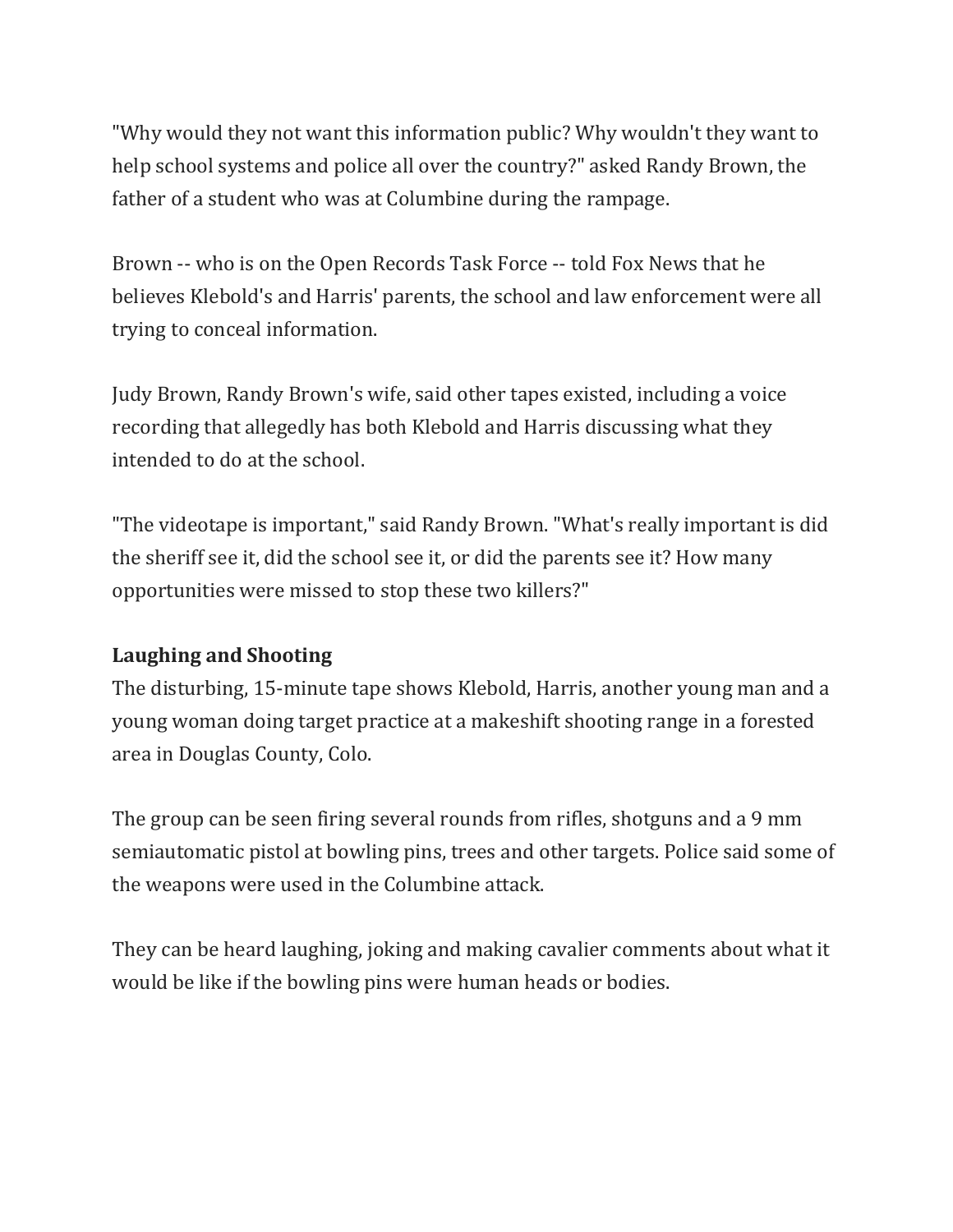The video, taken on a shaky handheld camera on a snow-covered hillside in a national forest southwest of Denver, is the first made by the gunmen themselves to be released to the public.

Klebold at one point holds a sawed-off shotgun and shoots from the hip at a bowling pin wedged between two tree limbs. He and Harris then look at a bulletshredded tree trunk.

Harris also blows across the muzzle of a shotgun like a gunslinger. At least four different weapons are used in the tape.

Both teens wear trenchcoats, and later show the camera hands made bloody by a gun butt.

"Guns are bad. When you saw them off and make them illegal, bad things happen to you," one says. The two then point at a gun and mockingly spank it as Klebold says, "no, no, no."

The two repeatedly point to shattered bowling pins and giggle about entry and exit holes. The boys were in a bowling class hours before the shootings began.

The videotape has never before been made public, though Brooks Brown, one of Klebold's friends and the son of Judy and Randy Brown, told Fox News that several people had told him the tape was shown before the massacre in Harris' and Klebold's video class.

The homemade tape was released at the urging of the Jefferson County sheriff's office and a task force established by the attorney general's office, both of which want to make evidence in the case public.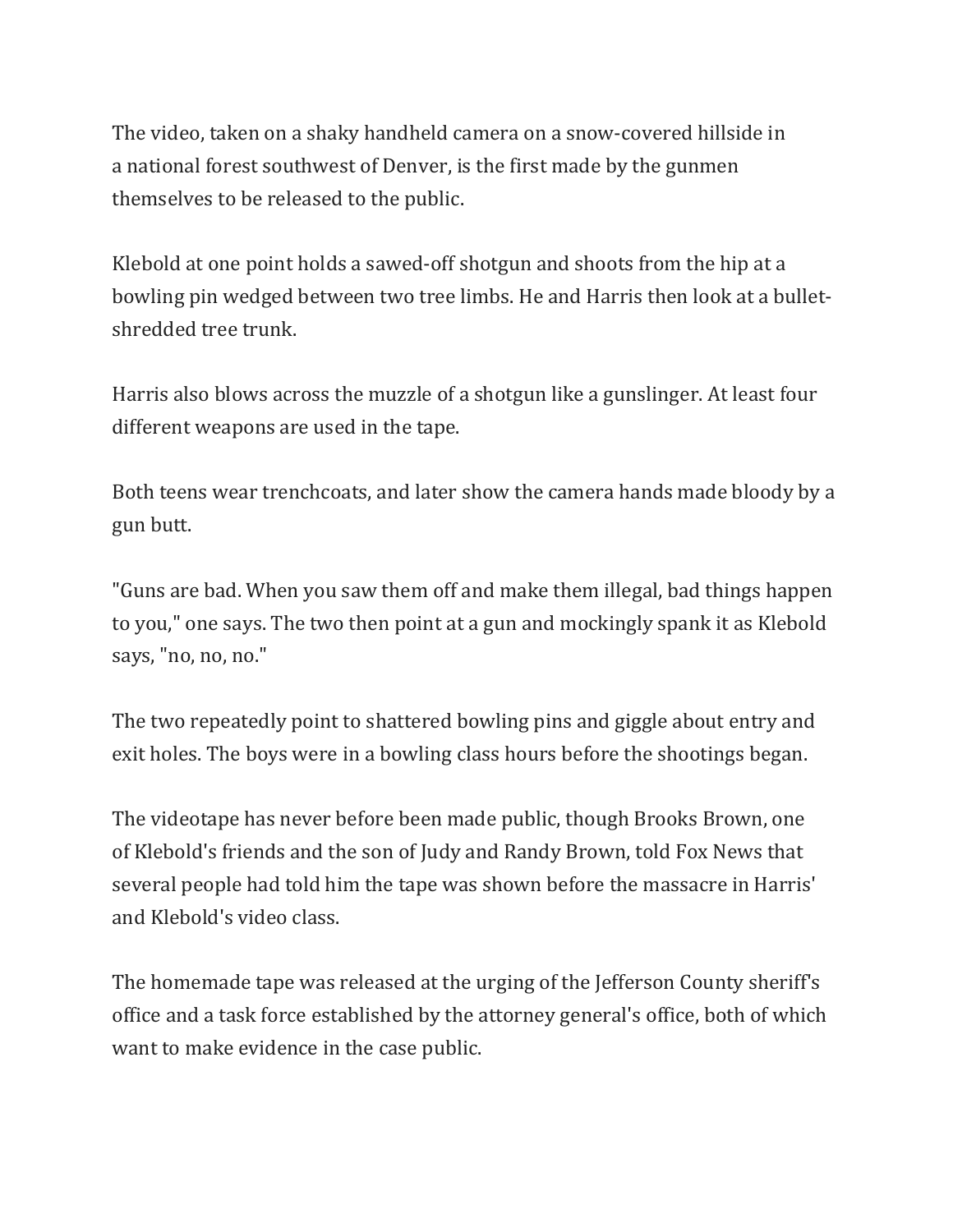The sheriff's office earlier released surveillance video showing Harris and Klebold as they entered the high school cafeteria during their rampage.

Brooks Brown was one of the people Harris threatened to murder on his Web site, just over a year before he went on the rampage with Klebold.

"He went into detail about how he would gladly pay a price to cut my head off," said Brown, who immediately notified the police. "It was horrifying stuff."

Brown, who has written a book on Columbine entitled "No Easy Answers," said he had no inkling that Harris and Klebold had a cache of weapons.

"I knew nothing about the guns," he said on Fox News. "They wouldn't have told me anything."

The videotapes were used as part of the case against Mark Manes and Philip Duran, two friends who got Harris and Klebold one of their guns. Manes appears in the video; Duran filmed it.

The video shows Manes shooting some of the weapons. Manes sold Harris and Klebold a TEC-DC9 semiautomatic handgun used in the attack for \$500 about three months before the massacre.

The men were in their 20s at the time of the Columbine rampage.

Manes pleaded guilty to providing a handgun to minors and possessing an illegally sawed-off shotgun and was sentenced in 1999 to six years in prison. He was released to a halfway house after less than two years.